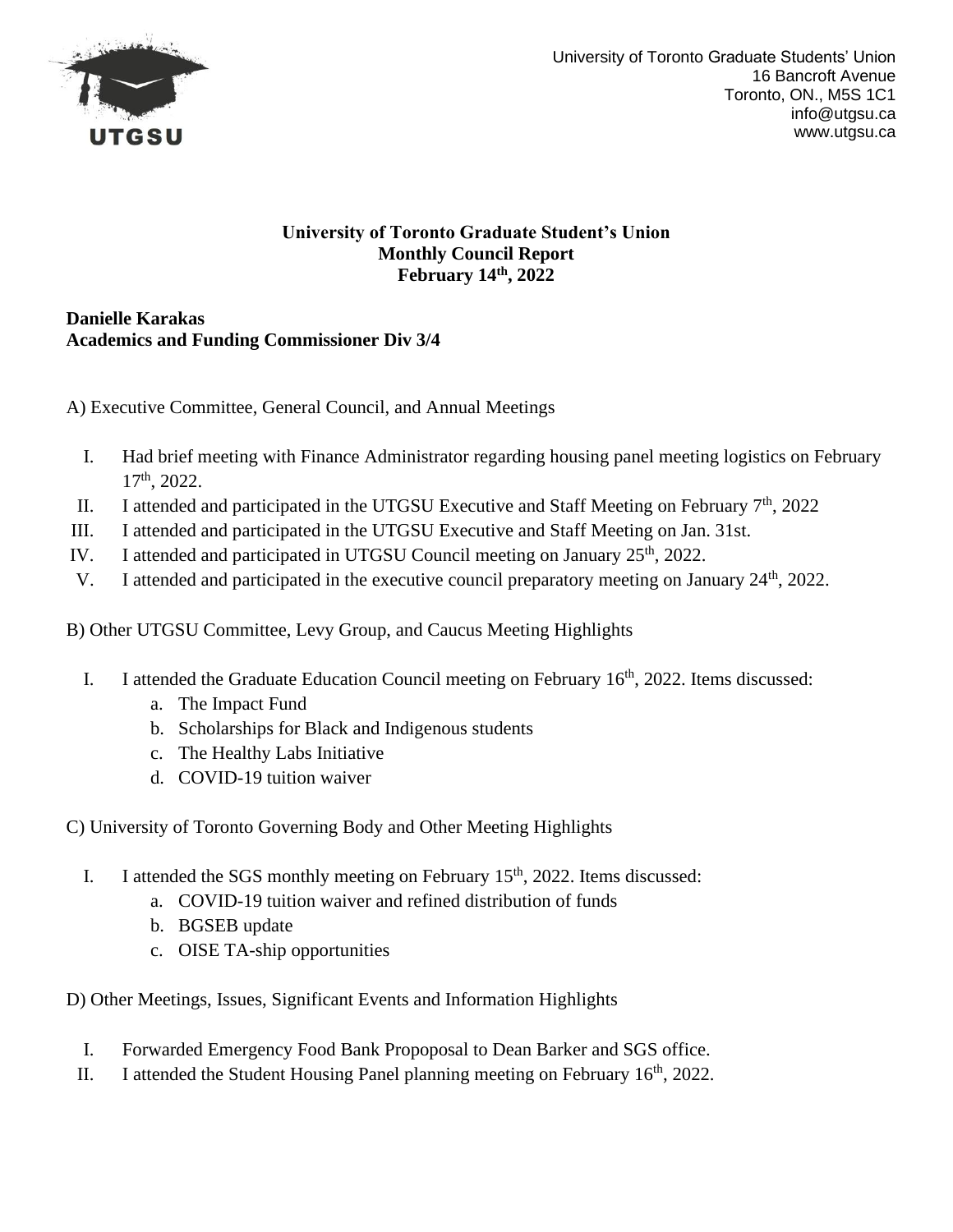

University of Toronto Graduate Students' Union 16 Bancroft Avenue Toronto, ON., M5S 1C1 info@utgsu.ca www.utgsu.ca

- III. Created promotional blurb and forwarded to Communications Administrator regarding the upcoming tenants rights housing panel.
- IV. Followed up with Emergency Food Bank for SGS proposal.
- V. Confirmed housing panel date as March  $3<sup>rd</sup>$  with panelists
- VI. Drafted housing panel questions confirmed questions with Civics and Internal commissioners.
- VII. Requested speaker bios and headshots for Know Your Rights panel
- VIII. Held meeting with Grad Minds and Emergency Food Bank on January 21, 2022.
- IX. Had meeting with Civics and Environment Commissioner regarding housing panel campaign on January 29<sup>th</sup>, 2022.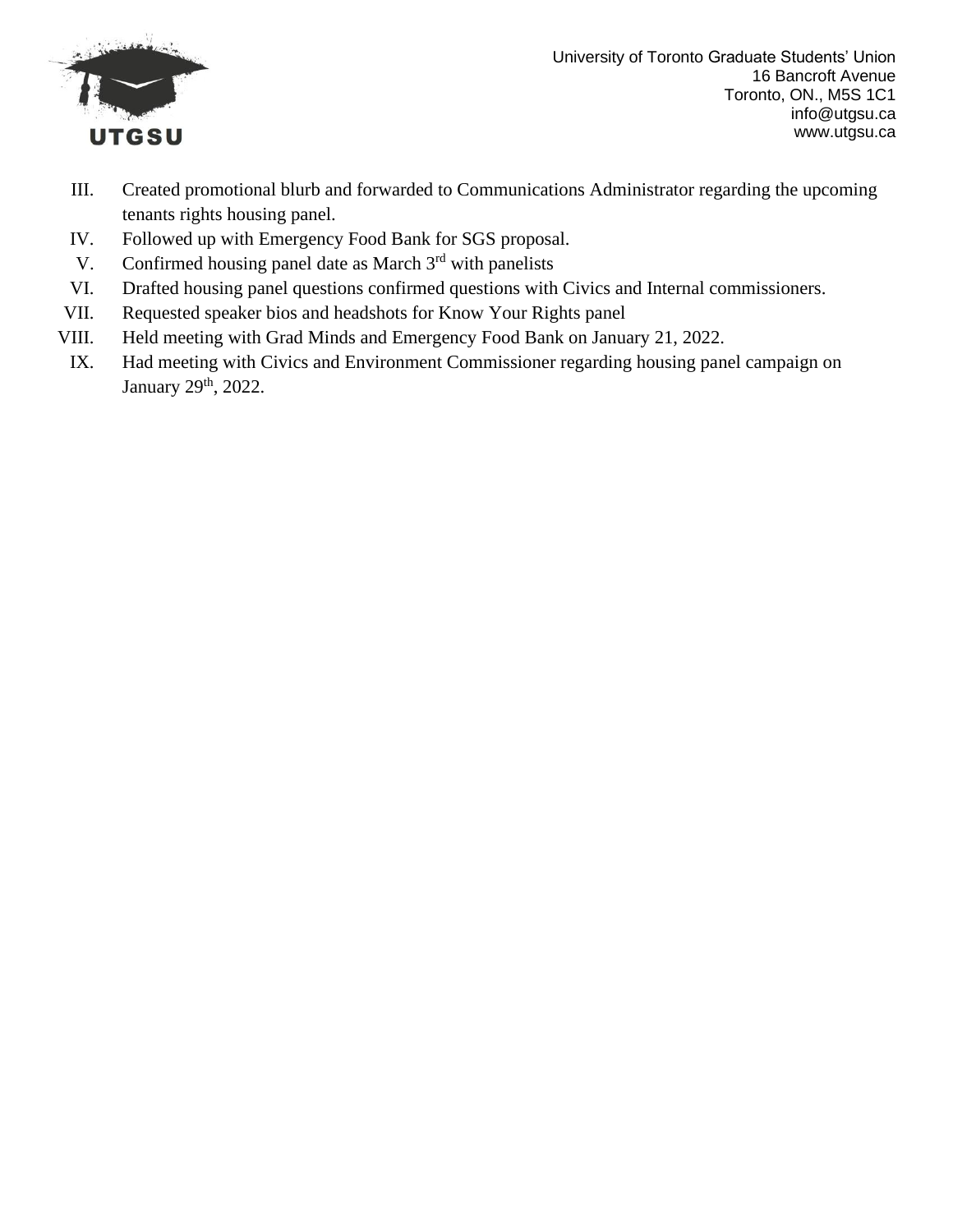

### **University of Toronto Graduate Students' Union Council Report January 20 – February 14, 2022**

# **Justin Patrick External Commissioner**

A) Executive Committee, General Council, and Annual Meetings

- I. I attended and participated in the UTGSU Executive and Staff Meeting from 9:30-11:30, Thursday, January 20, 2022.
- II. I attended and participated in a UTGSU Board of Directors planning meeting from 9:30 to about 10:30, Monday, January 24, 2022.
- III. I attended and participated in a UTGSU Board of Directors meeting from 17:30-19:30, Tuesday, January 25, 2022.
- IV. I attended and participated in a UTGSU Board of Directors meeting debrief from 20:00 to about 20:30, Tuesday, January 25, 2022.
- V. I attended and participated in the UTGSU Executive and Staff Meeting from 9:30-11:30, Thursday, January 31, 2022.
- VI. I attended and participated in the UTGSU Executive and Staff Meeting from 9:30-11:30, Thursday, February 7, 2022.

B) Other UTGSU Committee, Levy Group, and Caucus Meeting Highlights

- I. I corresponded with Equity and Advocacy Committee members regarding upcoming committee activities.
- II. I facilitated a committee drop-in session from 16:00-18:00, Wednesday, January 26, 2022.
- III. I onboarded new committee members.
- IV. I attended, chaired, and participated in an Equity and Advocacy Committee meeting from 20:00- 21:00, Monday, January 31, 2022.
- V. I attended and participated in a meeting with a new member of the Equity and Advocacy Committee to discuss campaigns and answer questions about the committee from 9:00-9:30, Wednesday, February 9, 2022.

C) University of Toronto Governing Body and Other Meeting Highlights

I. I attended and participated in a meeting with graduate students with Downtown Legal Services regarding housing advocacy from 12:10-13:10, Thursday, January 20, 2022.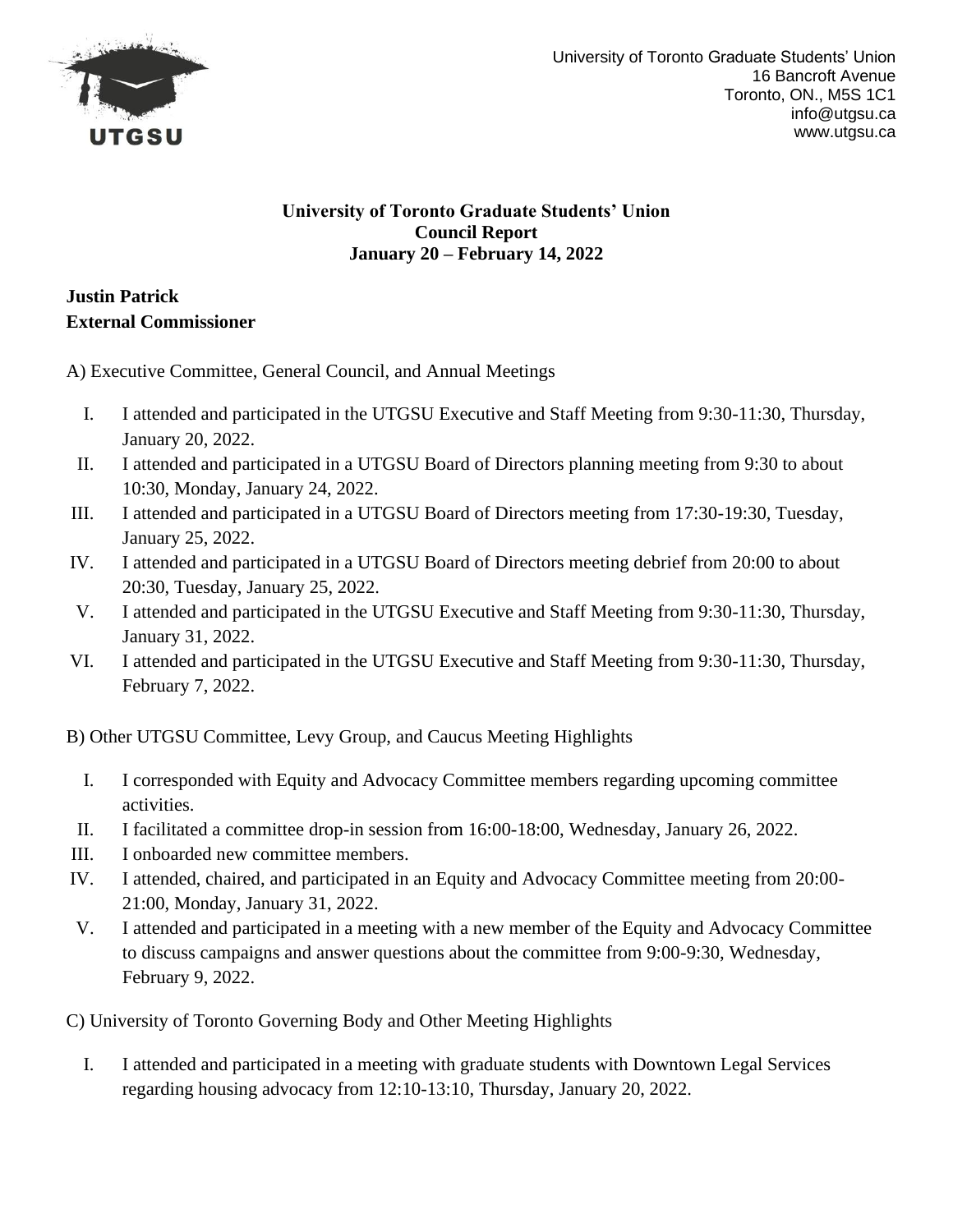

- II. I attended and participated in a CFS Lobby Week training from 13:00-14:00, Friday, January 21, 2022.
- III. I attended and participated in a University of Toronto Council on Student Services meeting from 13:30-14:30, Monday, January 24, 2022.
- IV. I attended and participated in the first event in the Canadian Students for Sensible Drug Policy Toronto speakers series, entitled, "Imagining a Police-Free UofT" from 18:00-19:30, Monday, January 24, 2022.
- V. I attended and participated in a meeting about a potential podcast being organized by the Canadian Association for Graduate Studies from 15:15-16:15, Tuesday, January 25, 2022.
- VI. I attended and participated in a meeting with personnel from the University of Toronto Office of the Vice Provost of Student Services from 10:00-11:00, Thursday, January 27, 2022.
- VII. I attended and participated in a meeting with Canadian Students for Sensible Drug Policy Toronto regarding the partnership the UTGSU recently established with the organization from 12:10-13:10, Thursday, January 27, 2022.
- VIII. I attended and participated in a UTEAU meeting from 17:00-18:30, Thursday, January 27, 2022.
- IX. I attended and participated in a meeting with University of Toronto Student Life from 15:00-16:00, Friday, January 28, 2022.
- X. I attended and participated in a meeting with potential partner organization Global Participe from 7:00-8:00, Monday, January 31, 2022.
- XI. I attended a UTEAU Phone Zap planning meeting from 15:00-16:00, Monday, January 31, 2022 regarding a student and labour response to the university's return to campus plan.
- XII. I attended and participated in a policy drafting meeting with the Executive Director from 13:00-15:00, Tuesday, February 1, 2022.
- XIII. I attended and participated in a CFS Lobby Week training from 13:00-15:00, Wednesday, February 2, 2022.
- XIV. I attended and participated in a meeting with potential partner organization Crisis Resolving Center Tanzania from 9:00-10:00, Thursday, February 3, 2022.
- XV. I attended and participated in a meeting with potential partner organization Parliamentary Network Africa from 11:00-12:00, Thursday, February 3, 2022.
- XVI. I attended and participated in a policy drafting meeting with the Executive Director from 14:30-17:00, Thursday, February 3, 2022.
- XVII. I attended a UTEAU Phone Zap planning meeting from 13:00-13:10, Friday, February 4, 2022 regarding a student and labour response to the university's return to campus plan.
- XVIII. I attended and participated in a meeting with MPP Jessica Biel from 13:00-14:00, Monday, February 7, 2022 to discuss potential support for UTGSU campaigns.
- XIX. I attended and participated in a meeting with UTSU Vice-President, Public and University Affairs Omar Gharbiyeh from 13:20-14:20, Monday, February 7, 2022 to express a need for more UTSU collaboration in campaigns.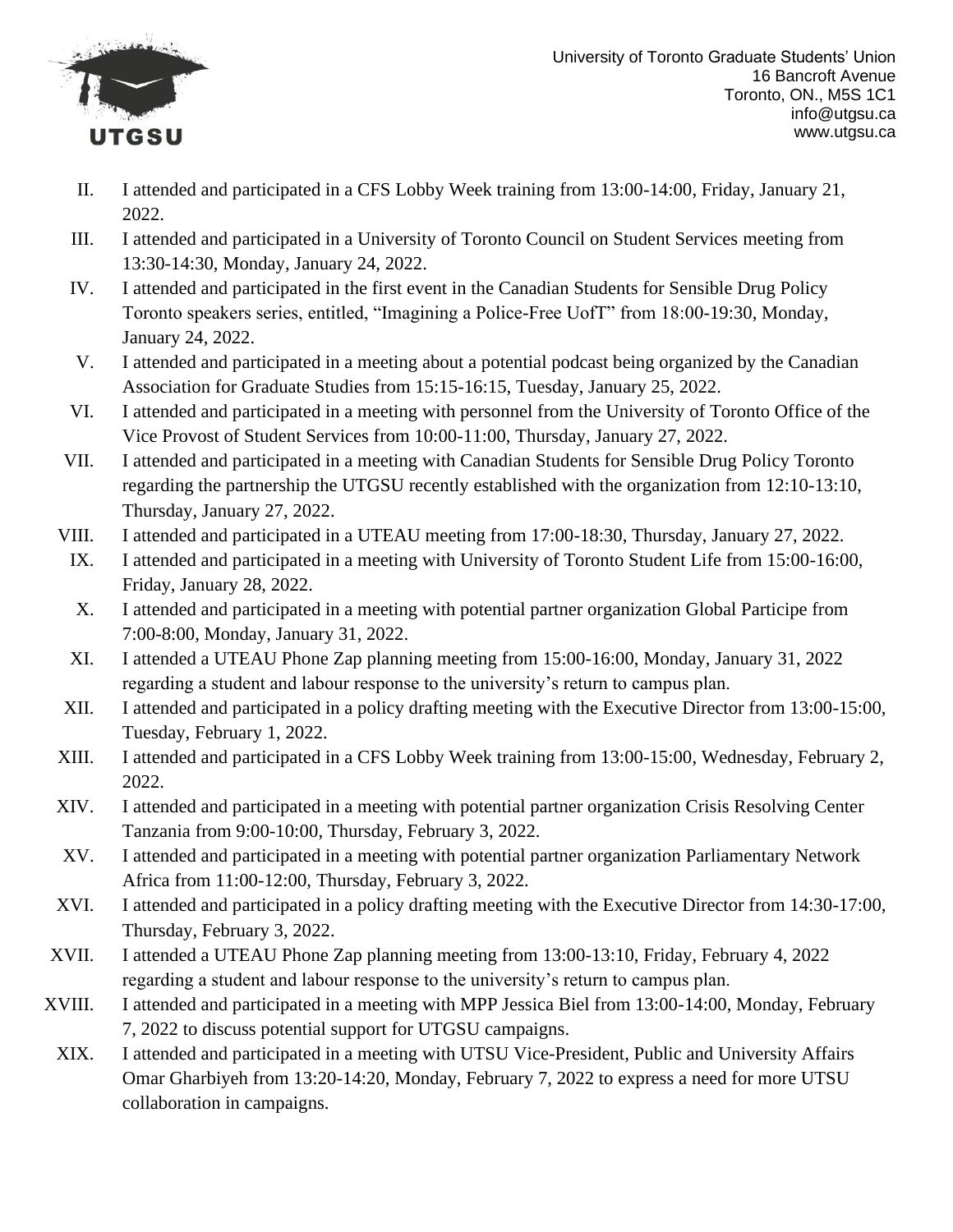

- XX. I attended and participated in a Cops Off Campus Campaign meeting from 19:00-20:00, Monday, February 7, 2022.
- XXI. I attended and participated in a Council on Student Services Meeting from 13:00-14:30, Tuesday, February 8, 2022. I moved a motion to table votes on fee increases for Student Life, which passed.
- XXII. I attended and participated in a policy drafting meeting with the Executive Director from 14:30 to about 17:00, Tuesday, February 8, 2022.
- XXIII. I attended and participated in a meeting with UTSU Vice-President, Public and University Affairs Omar Gharbiyeh from 12:10-13:10, Wednesday, February 9, 2022 to discuss ways the Council on Student Services could be leveraged to initiate a research project in conjunction with Student Life on ways the university can reduce reliance on student fees.
- XXIV. I attended and participated in a policy drafting meeting with the Executive Director and Internal Commissioner from 13:00 to about 14:00, Wednesday, February 9, 2022.
- XXV. I attended and participated in a meeting with David Newman from Student Life from 15:00-16:00, Wednesday, February 9, 2022 to discuss the idea for a research project on ways to reduce university reliance on student fees that had been developed with the UTSU earlier that day. David expressed that Student Life would be interested in supporting and actively contributing to this project.
- XXVI. I attended and participated in the UTGSU Black History Month Trivia Night from 17:00-19:30, Thursday, February 10, 2022.
- XXVII. I attended and participated in a meeting with the UTGSU executive director and employees from University Planning to discuss new office space options for the UTGSU from 11:00-12:00, Friday, February 11, 2022.
- XXVIII. I attended and participated in a CFS-Ontario Lobby Week training from 13:00-16:00, Friday, February 11, 2022.
	- XXIX. I attended and participated in a meeting with representatives from APUS, the UTSU, and UTMSU to discuss the idea for a research project about ways the university can reduce reliance on student fees in collaboration with Student Life. The other student unions expressed interest in this proposed project.

- I. I created a post on the Civicus online platform inviting organizations to partner with the UTGSU.
- II. I liaised with Civicus organizations that expressed interest in partnering with the UTGSU.
- III. I contributed to the UTEAU Phone Zap text for the planned campaign in response to the University of Toronto's return to campus plans.
- IV. I emailed the UTGSU Communications and Engagement Strategist to request a meeting regarding developing a partners webpage on the UTGSU website and a partners mailing list on Thursday, January 27, 2022.
- V. I worked on a draft of co-curricular record designations for UTGSU positions.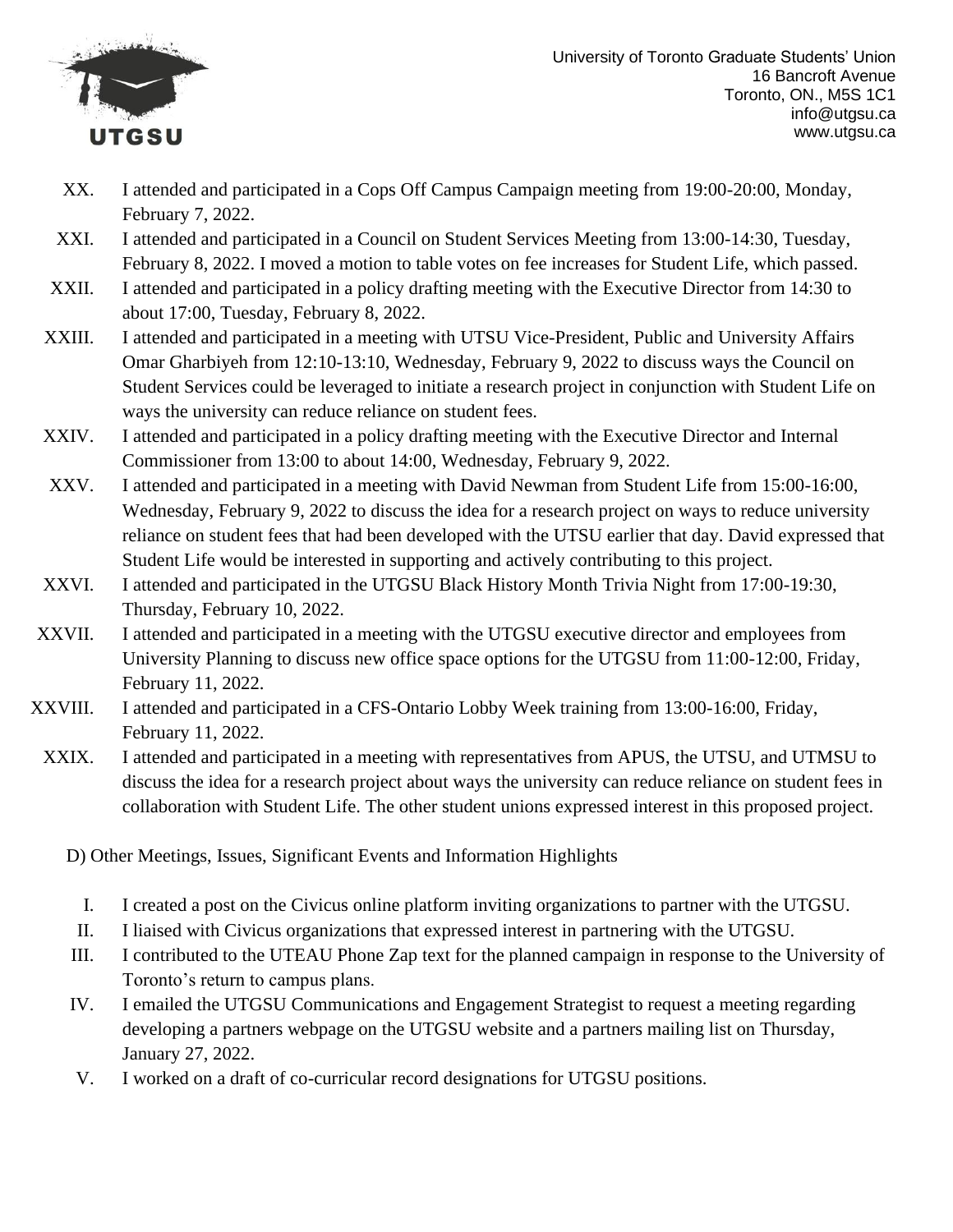

- VI. I worked on a draft UTGSU Board of Directors motion to provide additional supports to course unions.
- VII. I held virtual office hours from 16:00-18:00, Wednesday, February 2, 2022.
- VIII. I liaised with Civicus organizations that expressed interest in partnering with the UTGSU.
- IX. I contributed to the UTEAU Phone Zap text for the planned campaign in response to the University of Toronto's return to campus plans.
- X. I worked on a draft UTGSU Board of Directors motion to provide additional supports to course unions and general updates to the UTGSU Policies.
- XI. I responded to student concerns regarding the disrespectful distribution of Hell Money to Grad House students celebrating the Lunar New Year. I facilitated the drafting of a joint letter calling out the university and outlining demands students have been calling for to remedy the situation and prevent similar mistakes by the university in the future. This letter has been shared with other student and campus organizations, many of whom have signed on in solidarity. I liaised with multiple student press outlets on campus regarding what happened and the UTGSU's letter.
- XII. I held virtual office hours from 16:00-18:00, Wednesday, February 9, 2022.
- XIII. I liaised with Civicus organizations that expressed interest in partnering with the UTGSU.
- XIV. I contributed to the UTEAU Phone Zap text for the planned campaign in response to the University of Toronto's return to campus plans.
- XV. I worked on updates to the UTGSU Policies for presentation at a future Board of Directors meeting.
- XVI. I sent the joint letter in response to the disrespectful distribution of Hell Money to Grad House students celebrating the Lunar New Year.
- XVII. I liaised with a journalist from the *Toronto Star* regarding the joint letter in response to the disrespectful distribution of Hell Money to Grad House students celebrating the Lunar New Year.
- XVIII. I liaised with UTMSU Vice-President External Maëlis Barre regarding voting against fee increases presented at the Council on Student Services meeting.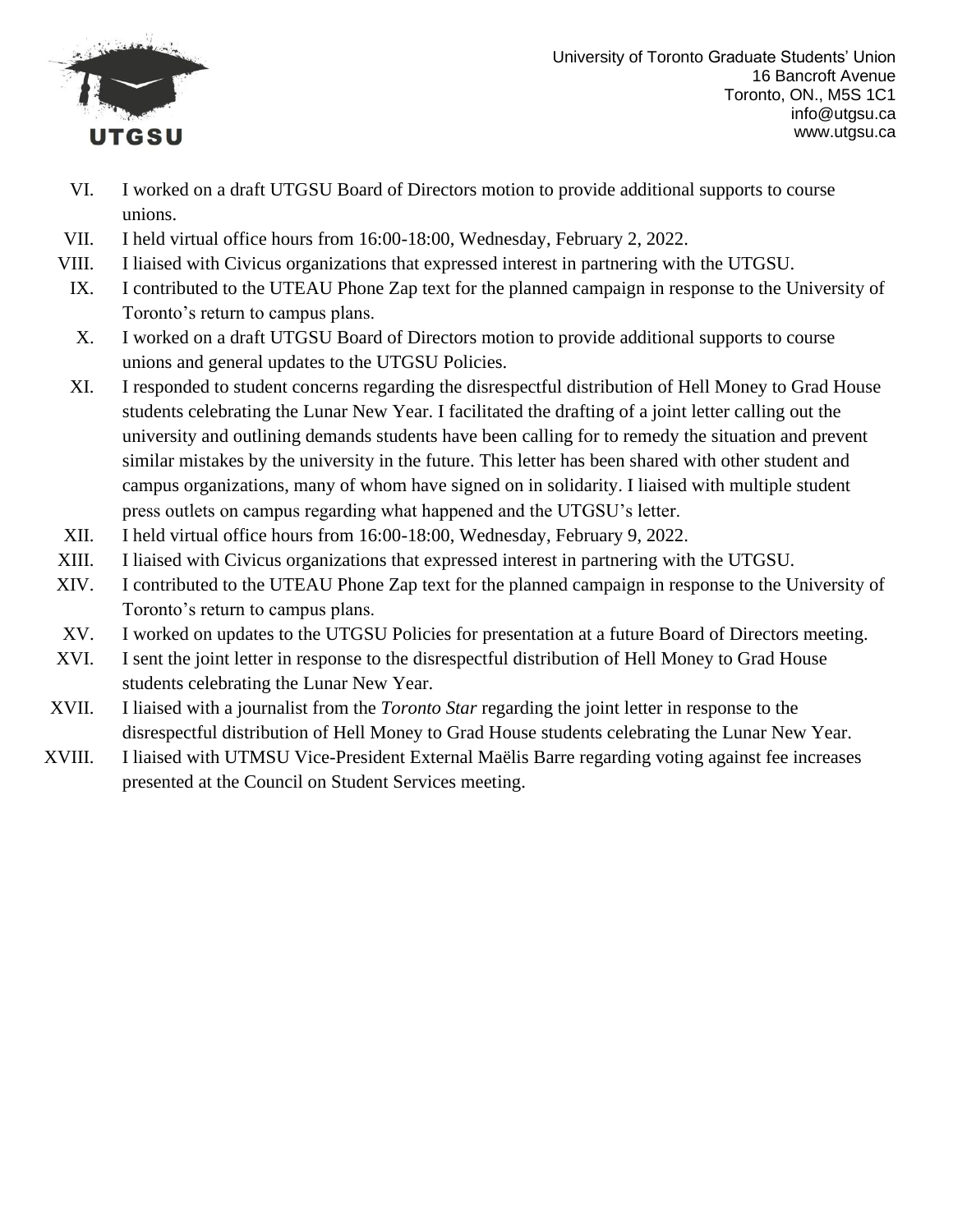

#### **University of Toronto Graduate Students' Union Council Report January 20 – February 14, 2022**

# **Dhanela Sivaparan Academics & Funding Commissioner Div 1 & 2**

A) Executive Committee, General Council, and Annual Meetings

- I. I attended and participated in the UTGSU Executive and Staff Meeting January 20, 2022.
- II. I attended and participated in a UTGSU Board of Directors planning meeting January 24, 2022.
- III. I attended and participated in a UTGSU Board of Directors meeting January 25, 2022.
- IV. I attended and participated in a UTGSU Board of Directors meeting debrief January 25, 2022.
- V. I chaired and attended the UTGSU Executive and Staff Meeting January 31, 2022.
- VI. I attended and participated in the UTGSU Executive and Staff Meeting February 7, 2022.

B) Other UTGSU Committee, Levy Group, and Caucus Meeting Highlights

- I. I corresponded with WTPC members regarding upcoming committee activities Feb and March.
- II. I supported onboarding of new committee members WTPC Feb 3, 2022.
- III. I facilitated a committee Session Feb 9, 2022 & recruited two new committee members.
- IV. I attended, chaired, and participated in the new WTPC meeting January 28, 2022.
- V. I discussed Feb and March campaigns with the new members

C) University of Toronto Governing Body and Other Meeting Highlights

- I. I attended and participated in a meeting with Student Life for Career Workshop ideas Feb 12, 2022
- II. I was not able to attend Council on Student Services Meeting Tuesday, February 8, 2022 due to power outage.
- III. I attended and participated in a meeting with personnel from the University of Toronto Office of the Vice Provost of Student Services January 27, 2022.
- IV. I attended and participated in a UTEAU meeting from 17:00-18:30, Thursday, January 27, 2022.
- V. I attended and participated in a meeting with University of Toronto Student Life January 28, 2022.
- VI. I attended and participated in a policy drafting meeting with the Executive Director from 14:30 to about 17:00, Tuesday, February 8, 2022.
- VII. I attended and participated in a meeting with SGS staff Feb 15, 2022 regarding communications, work study opportunities, TCard access & distribution on campus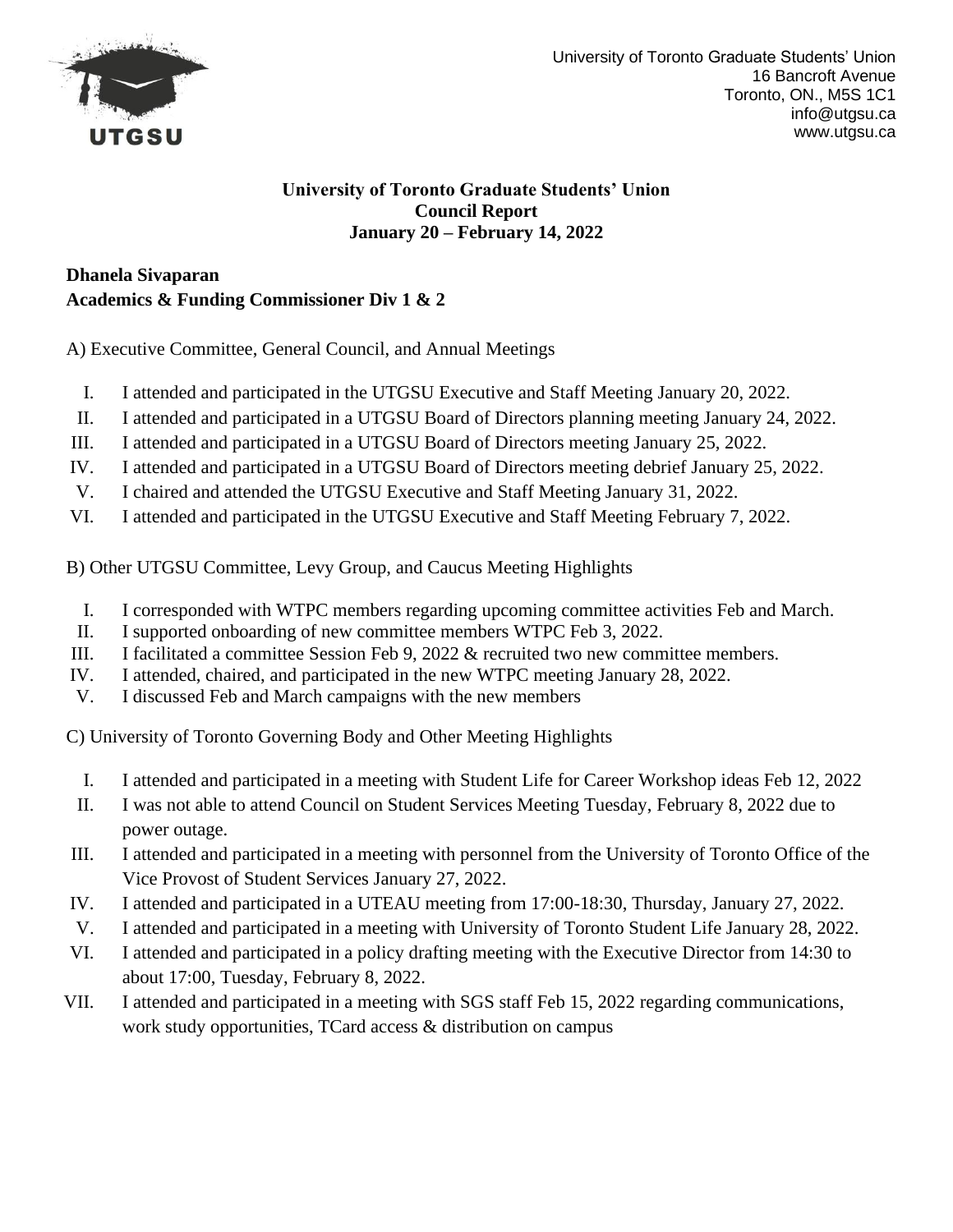

- I. I responded to communications and emails regarding advocacy and representation for student appeals in divisions ½
- II. I set up one on one meetings with grad students to meet up to hear concerns and redirect them to resources and supports on campus.
- III. I responded to grad student inquires about campus reopening and study spaces
- IV. I replied to emails and set up one on one meetings with grad students for advocacy matters related to appeals/ grad units Feb 3-4, 2022
- V. I worked on my executive report Feb 6, 2022
- VI. I followed up on meetings with UofT admins across departments to meet up to improve student experiences.
- VII. Contacted organizers of Indigenous (elder/knowledge keeper) events in Toronto Feb 5, 2022.
- VIII. I liaised with students regarding advocacy and appeals matters related to grad units and tuition waivers
- IX. I voted on motions via email in relation to staff and Zoom tech access items Feb 16, 2022
- X. I held virtual office hours Feb 3, 2022
- XI. I held virtual office hours Feb 10, 2022
- XII. I reviewed and sent comments to the joint letter drafted my External Commissioner in response to the distribution of Hell Money to Grad House students celebrating the Lunar New Year.
- XIII. I responded to SGS staff personnel about increasing TA and GA opportunities for Graduate Students at OISE.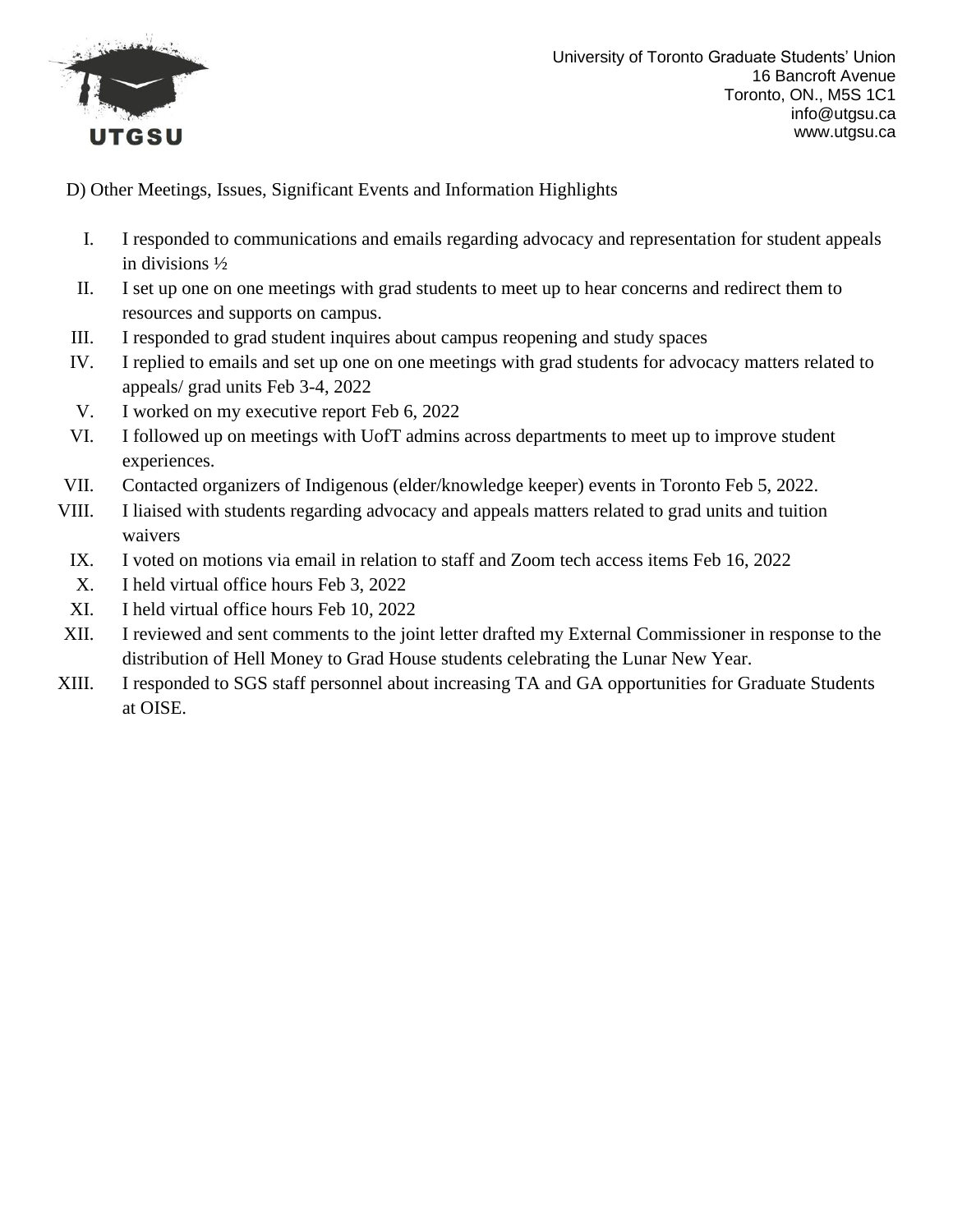

### **University of Toronto Graduate Students' Union Council Report January 20th – Feb. 14th, 2022**

### **June Li Finance Commissioner**

A) Executive Committee, General Council, and Annual Meetings

- I. I attended and participated in the UTGSU Executive and Staff Meeting on Jan. 20th.
- II. I attended and participated in the UTGSU Executive Council Prep Meeting on Jan 24th
- III. I attended and participated in the monthly Council Meeting on Jan. 25th
- IV. I attended and participated in the UTGSU Executive-Council Debrief Meeting on Jan 25th
- V. I attended and participated in the UTGSU Executive and Staff Meeting on Jan. 31st.I attended and chaired the UTGSU Executive and Staff Meeting at Jan. 6<sup>th</sup>.
- VI. I attended and participated in the UTGSU Executive and Staff Meeting on Jan. 13th<sup>th</sup>.
- VII. I attended and participated in the UTGSU Executive and Staff Meeting on Feb.7th.

B) Other UTGSU Committee, Levy Group, and Caucus Meeting Highlights

- I. Chaired and participated in Finance Committee Jan 27th
- II. Met with Executive Director and Governance Commissioner (VP of Finance) for bi-weekly meeting to discuss new funding initiatives on Feb. 3<sup>r</sup>

C) University of Toronto Governing Body and Other Meeting Highlights

- I. I attended and participated in a UTGSU Annual General Meeting preparation meeting with the UTGSU Executive and the Executive Director from 17:00-18:00, Monday, December 6, 2021.
- II. I attended and participated in UTGSU/SGS Meeting on Nov.  $12<sup>th</sup>$

- I. Prepared Finance Committee Agenda Package
- II.Designed and prepared promo for the BFI Fac of Music survey which has been launched
- III.Monitored and responded to emails from BGSEB, GCDF, an SCB accounts
- IV.Responded to students inquires and donations requests
- V.Tested and sent over answers for the UTGSU course union online orientation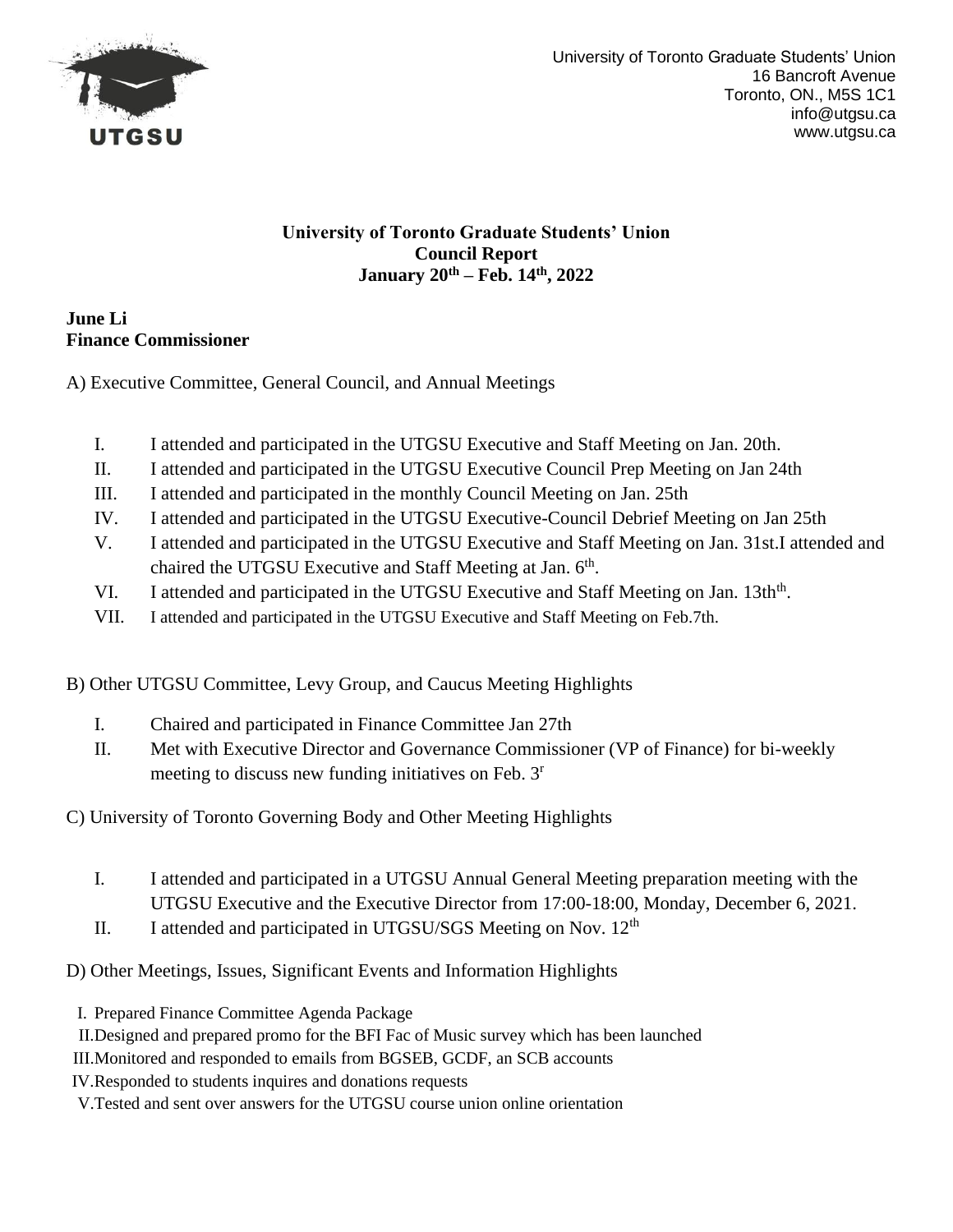

VI.Launched the Academic Engagement Grant

VII.Corresponded and set up meetings with UTSU and YUGSA VPs of Finances to understand how they administer their emergency student grants in preparation to launch UTGSU's

VIII.Responded to students' inquiries and donations requests

IX.Had a meeting with UTSU chief operating assistant to go over how they administer their emergency grants on Friday, Jan 11th

X.Received feedback from BFI survey at Faculty of Music and updated the questions

XI. Had meeting with UTSU VP of operations on Feb.  $11<sup>th</sup>$  to gain insight into their emergency grant application and distribution strategy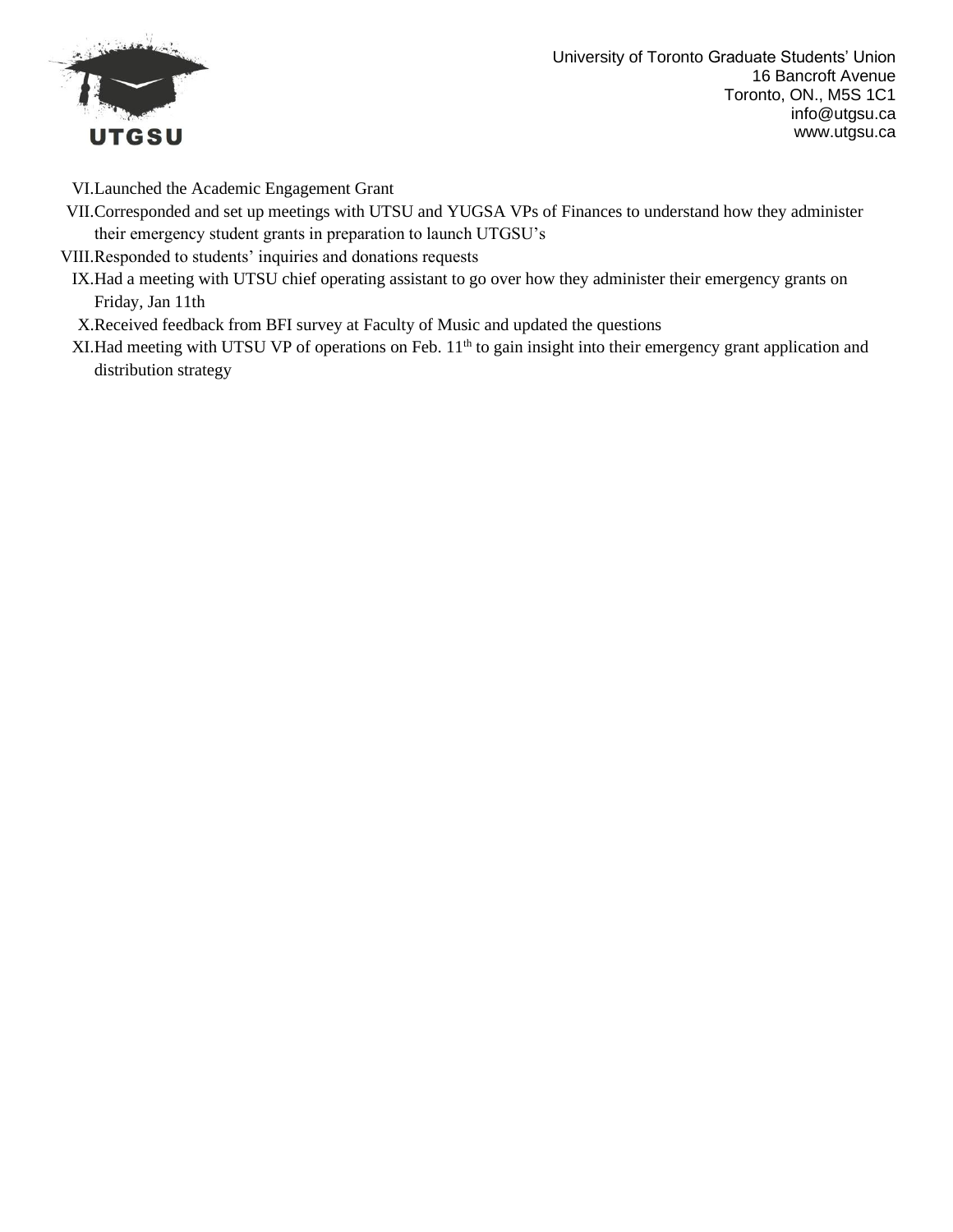

#### **University of Toronto Graduate Students' Union Council Report January 20 – February 14, 2022**

## **An-Noûra Compaoré Civics and Environment Commissioner**

A) Executive Committee, General Council, and Annual Meetings

- I. I attended and participated in the UTGSU Executive and Staff Meeting from 9:30-11:30, Thursday, January 20, 2022.
- II. I attended and participated in a UTGSU Board of Directors planning meeting from 9:30 to about 10:30, Monday, January 24, 2022.
- III. I attended and participated in a UTGSU Board of Directors meeting from 17:30-19:30, Tuesday, January 25, 2022.
- IV. I attended and participated in a UTGSU Board of Directors meeting debrief from 20:00 to about 20:30, Tuesday, January 25, 2022.
- V. I attended and participated in the UTGSU Executive and Staff Meeting from 9:30-11:30, Thursday, January 31, 2022.
- VI. I attended and participated in the UTGSU Executive and Staff Meeting from 9:30-11:30, Thursday, February 7, 2022.
- VII. I attended and participated in the UTGSU Executive and Staff Meeting from 9:30-11:30, Thursday, February 14, 2022

B) Other UTGSU Committee, Levy Group, and Caucus Meeting Highlights

- I. I shared promotion material with the UTGSU Communications & Engagement Strategist that was sent out to members in the January 20, 2022 UTGSU Digest email newsletter to encourage students to register for the Hart House Changemaker Series event.
- C) University of Toronto Governing Body and Other Meeting Highlights
	- I. I attended and participated in a University of Toronto Board of Stewards meeting from 17:30- 18:30, Thursday, January 13, 2022.
- II. I attended and participated in a University of Toronto Community Liaison Committee meeting from 18:30-20:00, Thursday, January 13, 2022.
- III. I corresponded with Student Initiative Fund Committee members regarding upcoming committee activities.
- IV. I scored and provided feedback on each Student Initiative Fund application.
- V. I corresponded with the Student Initiative Fund about my upcoming availability.
- VI. I attended and participated to the Board of Steward meeting on Friday 03 February from 17:30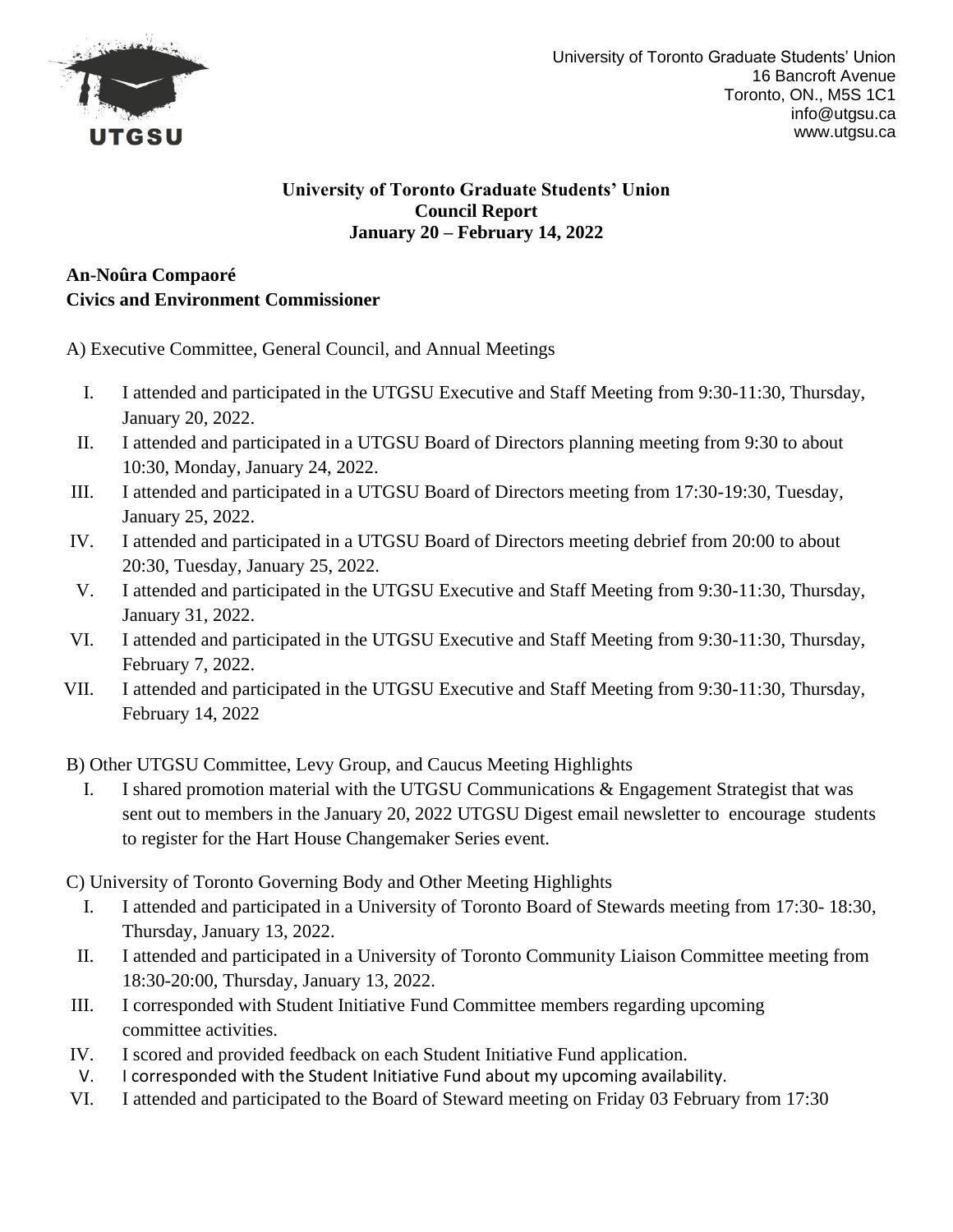

to 19:30

VII. I chaired and participated in the UTGSU Black History Month Trivia Night from 17:00-19:30, Thursday, February 10, 2022

- I. I liaised with the Academic and Funding Commissioner 3 and 4 about an upcoming partnership for the tenants' rights event.
- II. I had a meeting with the Academic Funding Commissioner  $3 \& 4$  to discuss the Tenant's Housing Rights upcoming event on Friday 28 January from 14:43 to 14:51
- III. I communicated with the Governance Commissioner and Communication Engagement Strategist about potential Black History Month event ideas.
- IV. I met with the Governance Commissioner and Communication Engagement Strategist about the Black History Month event on Friday 28 January from 17:25 to 18:00.
- V. I created an event outline and questions draft for the Tenant's Housing Rights upcoming event.
- VI. I created a game night draft for the upcoming Black History Month event on February 11, 2022.
- VII. I began a Kahoots game rough draft.
- VIII. I communicated with the Academic Funding Commissioner  $3 \& 4$  to ask for advice on how to create a Trivia game similar to hers.
	- IX. I signed the January 20, 2022 meeting minutes highlights
	- X. I corresponded with the Communication and Engagement Strategist about the upcoming Black History Month event advertisements and agenda.
	- XI. I created the Black History Month Trivia questions. I am working on the Kahoots questions.
- XII. I will begin writing the Black History Month events' agenda.
- XIII. I researched and created the Black History Month Game night outline.
- XIV. I researched the history and created the Kahoots game Black History Month Game night.
- XV. I researched Canadian Black history and created the trivia game Black History Month Game night.
- XVI. I attended and participated in the Black History Month preparation meeting on Wednesday 9 February from 16:00 to 17:00.
- XVII. I attended and participated in the Black History Month debrief meeting on Thursday 10 February from 19:30 to 20:00.
- XVIII. I attended and participated in the CRO Committee first round of interviews on Friday 11 February from 15:30 to 17:00.
- XIX. I attended and participated in the CRO Committee first round of interviews debrief on Friday 11 February from 17:00 to 17:15.
- XX. I emailed all the winners of the Black History Month Games Night asking to send their student ID for verification in order for them to receive their PC Optimum gift cards.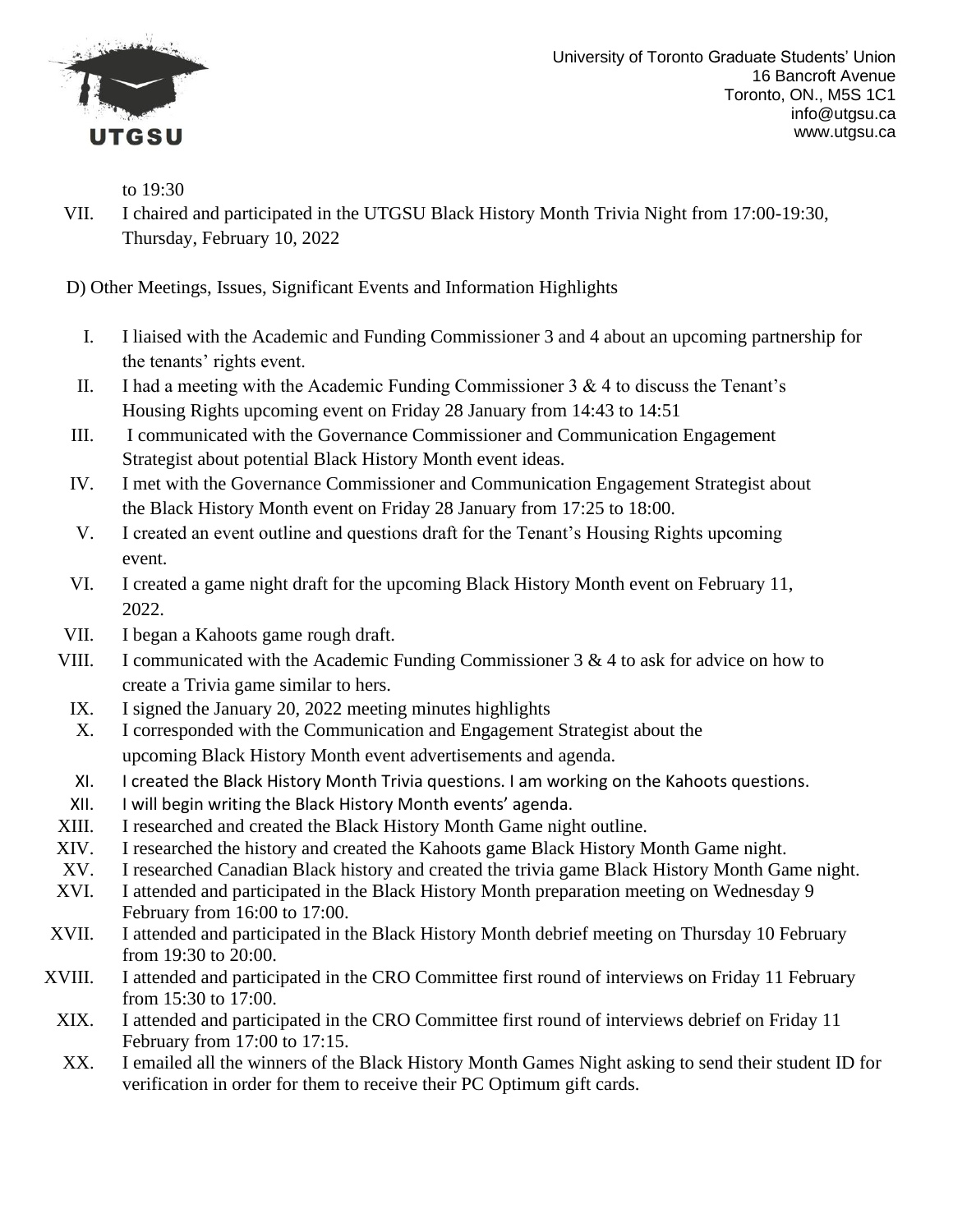

- XXI. I coordinated with the Finance Administrator to transfer the PC Optimum gift cards to the Black History Month Games Night winners on February 14, 2022.
- XXII. I wrote and finalized the Know Your Rights Panel questions on February 14, 2022.
- XXIII. I coordinated with the Academics and Funding Commissioner concerning the planning, questions, and Zoom webinar for the Know Your Rights Panel.
- XXIV. I contacted the Internal Commissioner asking to revise the Know Your Rights Panel questions.
- XXV. I coordinated with the Communications and Engagement Strategist about the Know Your Rights Panel advertisements
- XXVI. I contacted the Finance Administrator about the upcoming Zoom Webinar subscriptions and purchase.
- XXVII. I attended the and participated in the second CRO hiring committee interviews on February 16, 2022 from 15:30 to 17:00.
- XXVIII. I attended and participated in the Student Family Housing Panel on February 16, 2022 from 18:00 to 19:00.
- XXIX. I attended and participated in the CRO hiring committee interview debrief to evaluate the interviewees and pick the appropriate candidate on February 17, 2022 from 16:00 to 17:30.
- XXX. I co-wrote the CRO hiring committee report describing our timeline and chosen candidate on February 17, 2022.
- XXXI. I emailed the Internal Commissioner the CRO hiring committee report and the successful candidate's job acceptance.
- XXXII. I wrote the acceptance email for the successful CRO candidate and got in contact with her.
- XXXIII. I wrote an email to the other unsuccessful interviewed candidates announcing that the position has been filled on February 17, 2022.
- XXXIV. I wrote an email to the candidates the CRO committee did not interview announcing that the position has been filled on February 17, 2022.
- XXXV. I wrote the Civics and Environment Commissioner Council Report.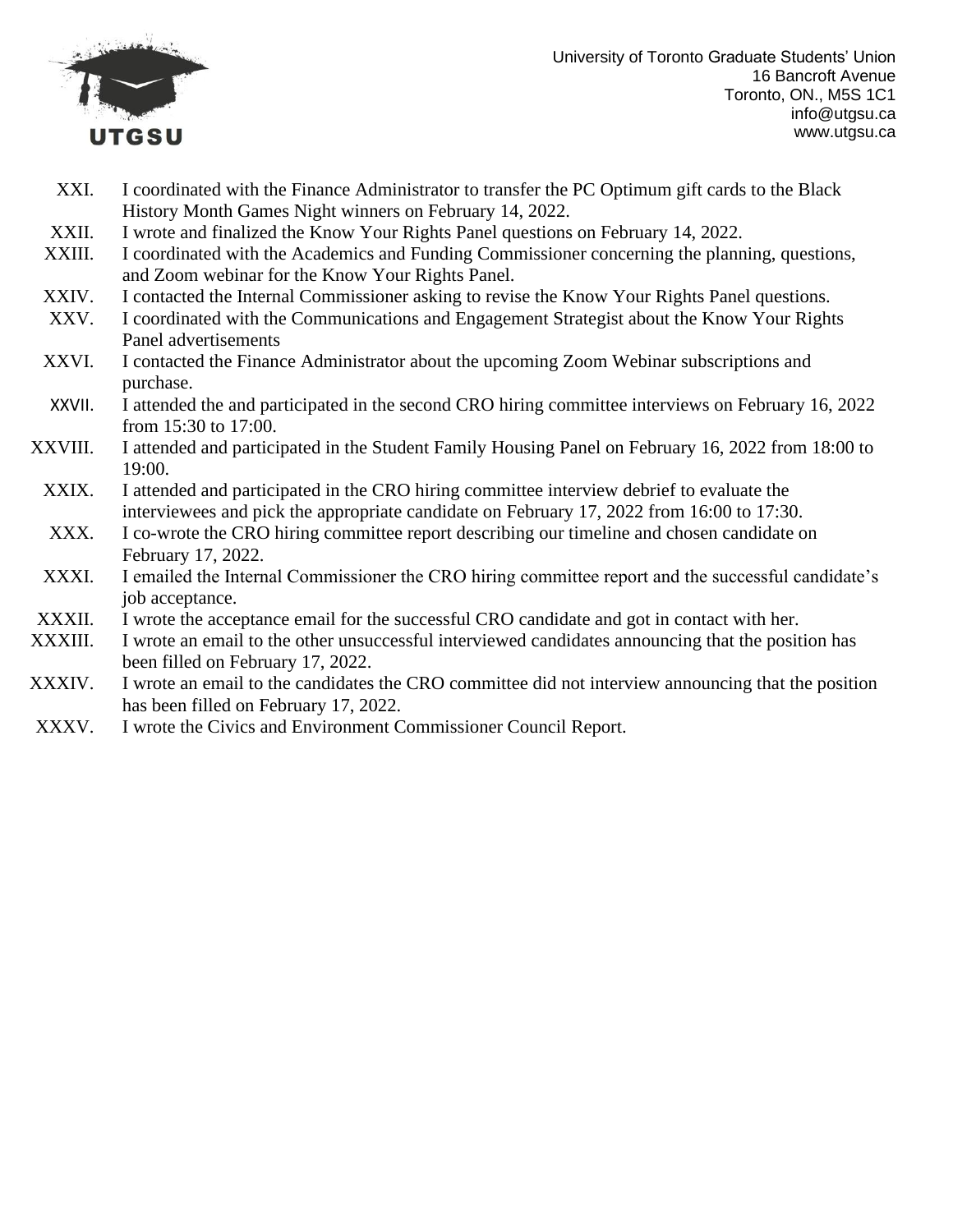

### **University of Toronto Graduate Students' Union Council Report January 20 – February 18, 2022**

**Sarah Alam Internal Commissioner**

A) Executive Committee, General Council, and Annual Meetings

- I. I organized, attended, and participated in the UTGSU Executive and Staff Meeting from 9:30-11:30, Thursday, January 20, 2022.
- II. I organized, attended, and participated in a UTGSU Board of Directors planning meeting from 9:30 to about 10:30, Monday, January 24, 2022.
- III. I organized, attended, and participated in a UTGSU Board of Directors meeting from 17:30-19:30, Tuesday, January 25, 2022.
- IV. I organized, attended, and participated in a UTGSU Board of Directors meeting debrief from 20:00 to about 20:30, Tuesday, January 25, 2022.
- V. I organized, attended, and participated in the UTGSU Executive and Staff Meeting from 9:30-11:30, Thursday, January 31, 2022.
- VI. I organized, attended, and participated in the UTGSU Executive and Staff Meeting from 9:30-11:30, Thursday, February 7, 2022.
- VII. I organized, attended, and participated in the UTGSU Executive and Staff Meeting from 9:30-11:30, Thursday, February 14, 2022.
- B) Other UTGSU Committee, Levy Group, and Caucus Meeting Highlights
	- I. I attended and participated in all meeting discussions regarding the formation of ROM Caucus.

C) University of Toronto Governing Body and Other Meeting Highlights

- I. I attended and participated in a CFS Lobby Week training from 13:00-14:00, Friday, January 21, 2022.
- VIII. I attended and participated in a meeting with personnel from the University of Toronto Office of the Vice Provost of Student Services from 10:00-11:00, Thursday, January 27, 2022.
	- IX. I attended and participated in a CFS Lobby Week training from 13:00-15:00, Wednesday, February 2, 2022.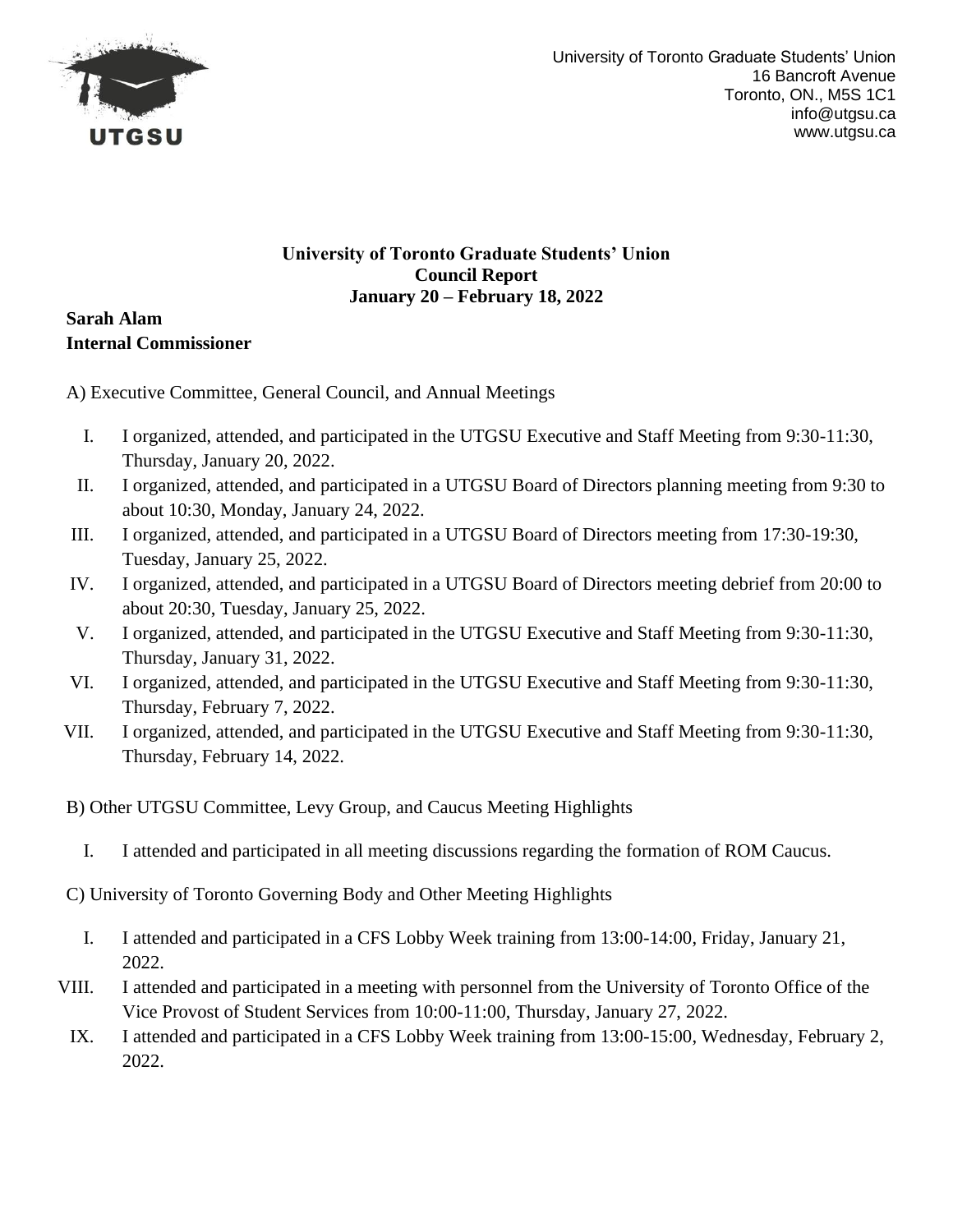

University of Toronto Graduate Students' Union 16 Bancroft Avenue Toronto, ON., M5S 1C1 info@utgsu.ca www.utgsu.ca

- X. I attended and participated in a meeting with OISA Asian Students Association regarding grad house incident from 12:00 – 13:00, Monday, February 7, 2022
- XI. I attended and participated in a meeting with MPP Jessica Bell from 13:00-14:00, Monday, February 7, 2022, to discuss potential support for UTGSU campaigns.
- XII. I favored a motion to table votes on fee increases for Student Life, which passed.
- XIII. I attended and participated in a policy drafting meeting with the Executive Director and External Commissioner from 13:00 to about 14:00, Wednesday, February 9, 2022.
- XIV. I attended and participated in a meeting with Grad Minds concerning conflict coaching from 13:00 to 14:00, Thursday, February 10, 2022
- XV. I organized, attended, and participated in a meeting with Student Family Housing tenants' association and the office of MPP Jessica Biel from 18:00 – 19:00 on February 16, 2022.

- I. I had a meeting with the Executive Director for Board of Directors meeting package on February 08, 2022
- II. I drafted and circulated the first mailout for Board of Directors meeting on February 08, 2022
- III. I sent regular correspondence to executives for the reporting period to submit their weekly executive reports and agenda items.
- IV. I communicated with members queries regarding EAL position
- V. I worked on all draft motions for the Board of Directors meeting package
- VI. I drafted and circulated the second mailout for the Board of Directors meeting package
- VII. I had a call with legal counsel regarding UTGSU bylaws and policies on February 14, 2022
- VIII. I responded to student concerns regarding the disrespectful distribution of Hell Money to Grad House students celebrating the Lunar New Year. I reviewed the drafting of a joint letter by the External Commissioner calling out the university and outlining demands students requested. I favored the motion to support the statement from UTGSU.
	- IX. I worked with the Executive Director and External Commissioner on updates to the UTGSU Policies for presentation at a future Board of Directors meeting.
	- X. I reached out to the resident's community from SFH for a potential townhall with MPP Jessica Bell, as a follow up I organized a planning meeting with SFH tenants' association and MPP Jessica Bell's office
	- XI. I responded to queries and concerns from REC Caucus regarding the updates to the UTGSU Policies shared with the Board of Directors via e-mail.
- XII. I reached out members who expressed interest in the EAL position, seeking their expression of interest for the upcoming Board of Directors meeting.
- XIII. I received the CRO nomination from the committee, communicated with the proposed CRO with meeting details.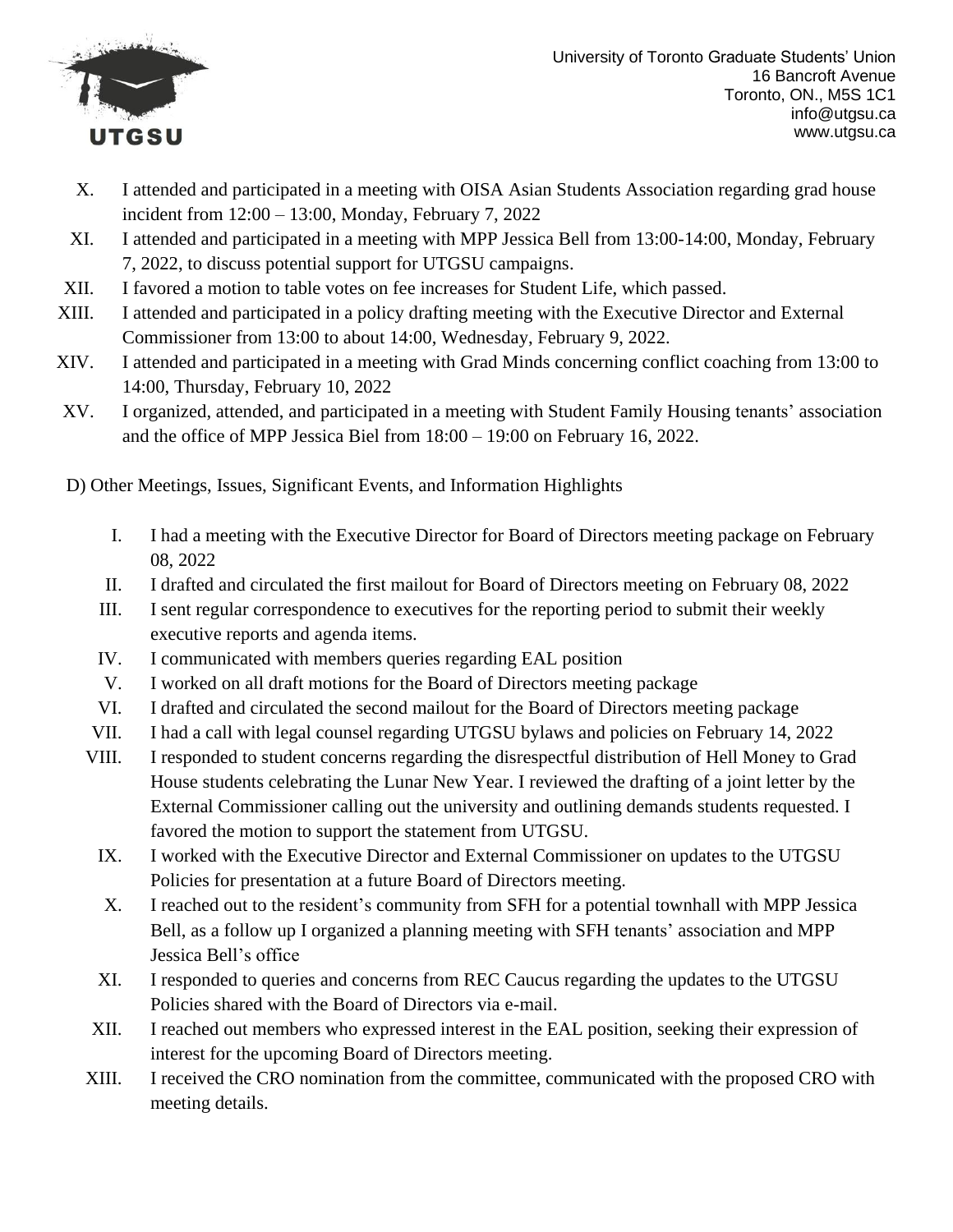

University of Toronto Graduate Students' Union 16 Bancroft Avenue Toronto, ON., M5S 1C1 info@utgsu.ca www.utgsu.ca

- XIV. I communicated with all EAL potential candidates who submitted their expression of interest meeting details of the upcoming Board of Directors meeting.
- XV. I communicated with the executive team for their executive reports
- XVI. I compiled all executive reports for circulation with the Board of Directors
- XVII. I received a document prepared by Mr. Adam Hill maligning the Chair, I also received communication by the executives to Mr. Hill informing him of the executive decision not to include this document in the Board of Directors meeting package.
- XVIII. On February 14<sup>th</sup>, I received concerns from general members about a YouTube video published by a current Board of Director (Mr. Adam Hill) and screenshots of his social media posts with the video image showing Mr. Hill, fire and UTGSU. The video [\(https://www.youtube.com/watch?v=tyk\\_jYtUU5o](https://www.youtube.com/watch?v=tyk_jYtUU5o) ) serves as another targeted attempt making several critical claims about the UTGSU and individuals employed by or whose services were rendered by the UTGSU.
	- XIX. I continued to respond to queries regarding membership, listservs, updates, and other student concerns.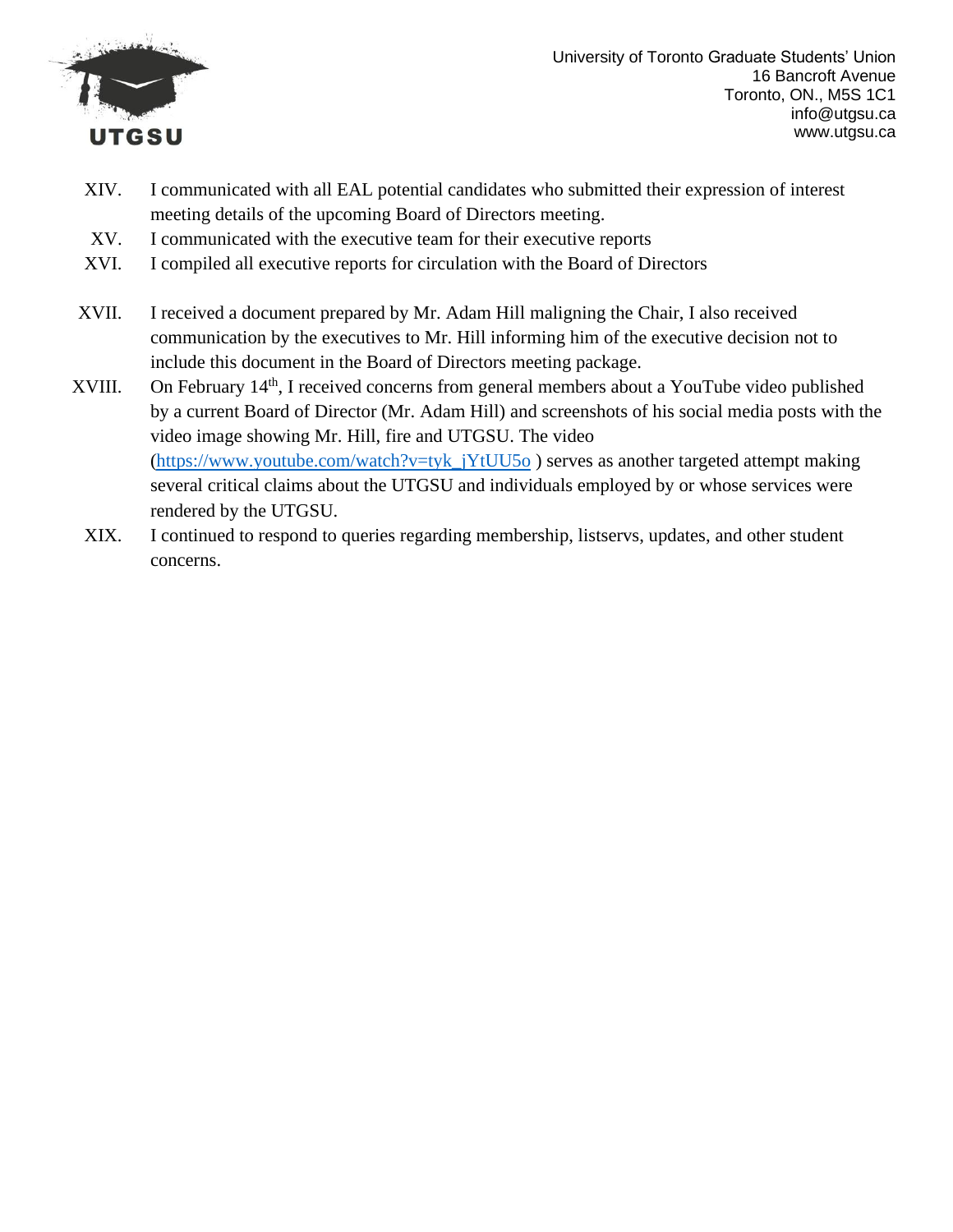

# **University of Toronto Graduate Students' Union Council Report January 20th – February 14th, 2022**

# **Lwanga Musisi University Governance Commissioner**

A) Executive Committee, General Council, and Annual Meetings

I. I attended and participated in the UTGSU Executive and Staff Meeting on January 20th, 2022.

II. I attended and participated in a UTGSU Board of Directors planning meeting on January 24th, 2022.

III. I attended and participated in a UTGSU Board of Directors meeting on January 25th, 2022.

IV. I attended and participated in a UTGSU Board of Directors meeting debrief on the evening of January 25th, 2022.

- V. I attended and participated in the UTGSU Executive and Staff Meeting on January 31st, 2022.
- VI. I attended and participated in the UTGSU Executive and Staff Meeting on February 7th, 2022.
- VIII. I sent my regrets to the UTGSU Executive committee for our meeting on February 14th, 2022

B) Other UTGSU Committee, Levy Group, and Caucus Meeting Highlights

I. As vice-chair FinCom, I attended and participated in a UTGSU Finance committee meeting on January 27th, 2022.

II. As vice chair, Finance Committee and Chair BGSEB Committee, I facilitated and participated in a BGSEB Meeting on Feb 3rd, 2022

III. As vice chair, Finance Committee and Chair BGSEB Committee, I facilitated and participated in a BGSEB Meeting on Feb 10th, 2022

C) University of Toronto Governing Body and Other Meeting Highlights

I. I attended the UAB Meeting on January 27th, 2022

II. I attended and participated in the UTGSU-OVPS Meeting on January 27th, 2022

III. I reviewed the agenda and non-confidential material for the Governing Council Executive Committee meeting (held in closed session) on February 7th, 2022